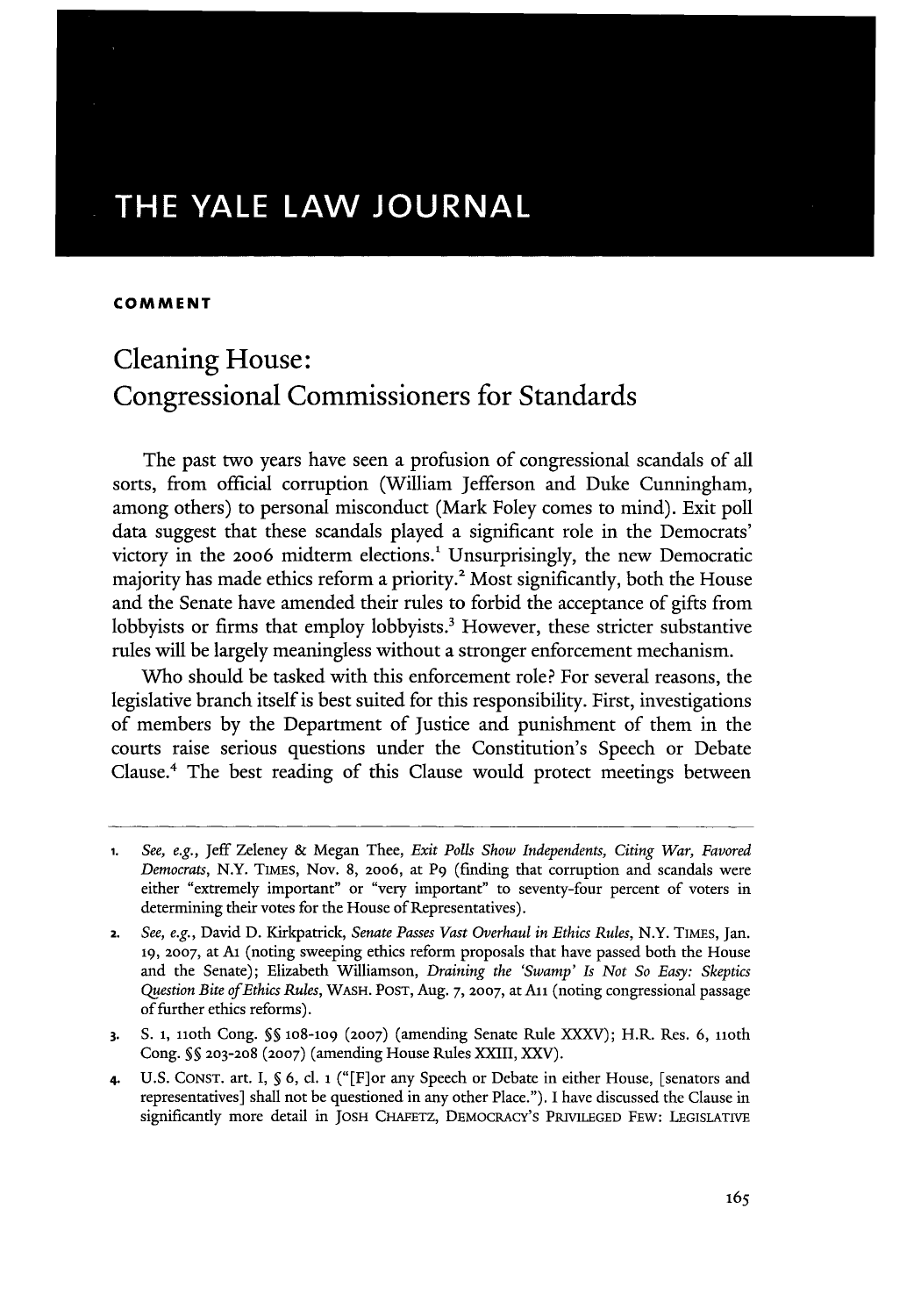members and their constituents, as such meetings are a vital component of the congressional function.' Much alleged congressional wrongdoing, however, involves such interactions between members and their constituents (or other interested citizens). If the speech or debate privilege indeed extends to constituent communications, then it is not for another branch of government to distinguish "good" constituent communications ("You should vote for this bill because it's good policy, Senator.") from "bad" ones ("You should vote for this bill because there's something in it for you, Senator."). To allow the executive and judiciary to probe such distinctions would be to undercut the very point of this broad congressional privilege.<sup>6</sup>

But even if the courts reject Speech or Debate Clause challenges,<sup>7</sup> it is less than ideal to leave the executive and judicial branches with the responsibility for policing the legislature. Doing so raises a more general separation-ofpowers concern: respect for a coequal branch of government should, at the very least, caution the executive and the judiciary to tread lightly when probing into the affairs of the legislature. In this vein, consider the thorny issues raised by the search of Representative William Jefferson's congressional office.<sup>8</sup>

Finally, public disgust with congressional corruption extends well beyond those comparatively few districts represented by corrupt members,<sup>9</sup> which

- **5.** *See* Sam **J.** Ervin, Jr., *The* Gravel *and* Brewster *Cases: An Assault on Congressional Independence, 59* VA. L. REV. **175,** 184-88 **(1973)** (vigorously presenting a senator's perspective that constituent communications are vital legislative activity).
- **6.** *See* Thomas Jefferson, Petition to Virginia House of Delegates, *in* 8 THE WORKS OF **THOMAS JEFFERSON 322, 325-26** (Paul Leicester Ford ed., 1904) ("[Flor the Judiciary to interpose in the legislative department between the constituent and his representative,... to overawe the free correspondence which exists and ought to exist between them, ... to put the representative into jeopardy of criminal prosecution, of vexation, expense, and punishment before the Judiciary, if his communications, public or private, do not exactly square with their ideas of fact or right, or with their designs of wrong, is to put the legislative department under the feet of the Judiciary, is to leave us, indeed, the shadow, but to take away the substance of representation. **.. ").**
- **7.** Indeed, the courts most likely would reject such challenges. *See* United States v. Brewster, **408** U.S. **501 (1972)** (allowing a member of Congress to be tried for bribery). For criticism of *Brewster,* see CHAFETZ, *supra* note 4, at 1O6-07; and Ervin, *supra* note **5.**
- **8.** *See, e.g.,* Akhil Reed Amar, *Mr. Jefferson, Meet Mr. Jefferson,* **SLATE,** May **26, 2006,** http://www.slate.com/id/2142462 (suggesting that "even if William Jefferson and his congressional colleagues do not have a winning constitutional argument, the president and his men might do well to tread lightly" because of separation-of-powers concerns).
- **9.** *See supra* note **I.**

PRIVILEGE AND DEMOcRATIC NORMS **IN** THE BRITISH **AND AMERICAN** CONSTITUTIONS **87-110 (2007).** *See also* Josh Chafetz, *Privileged,* NEW REPUBLIC ONLINE, May **31,** 2006, http://www.tnr.com/doc.mhtml?i=w060529&s=chafetz053106 (applying this analysis to the FBI's search of Representative William Jefferson's congressional office).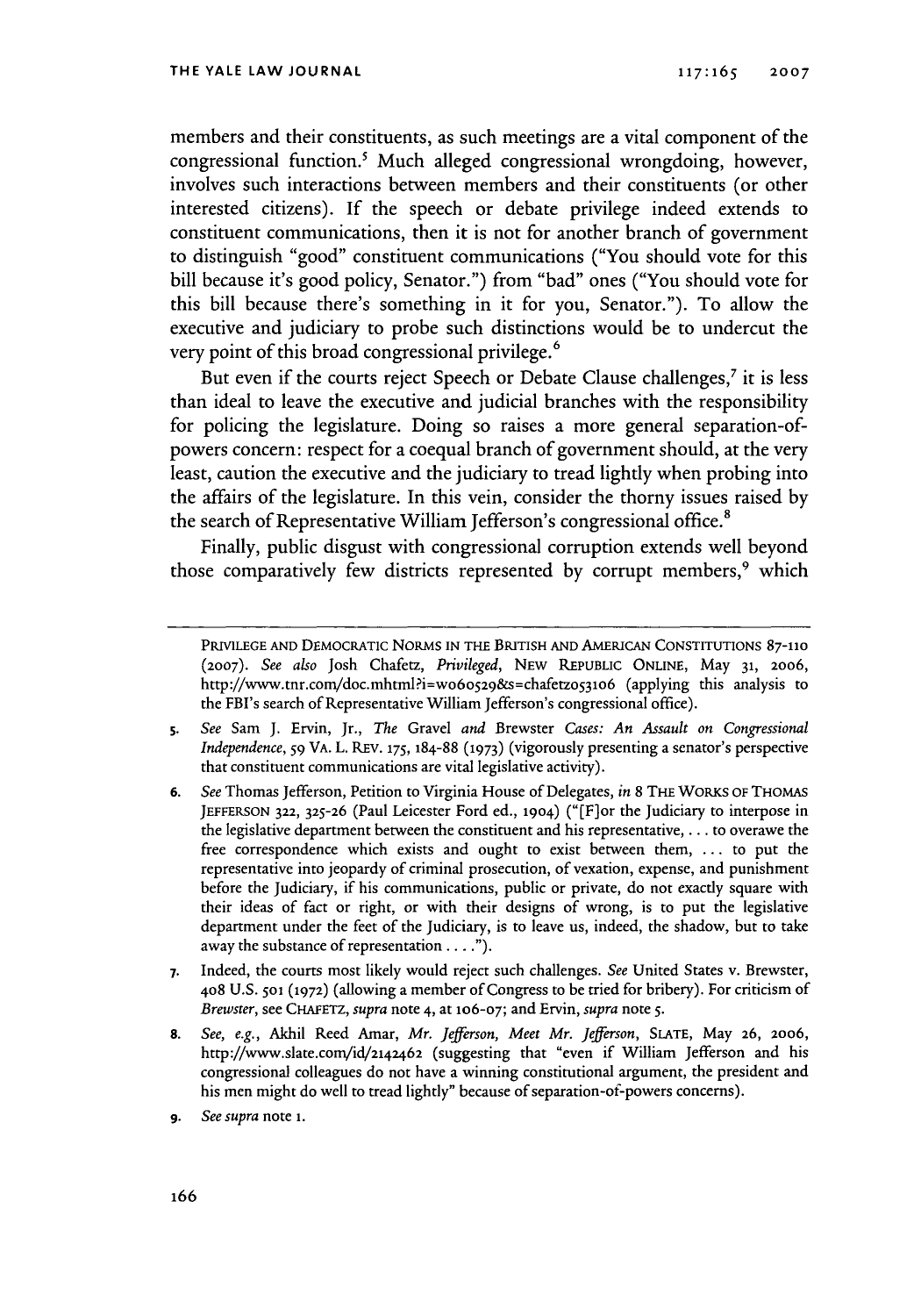suggests that many voters consider Congress *as an institution* to be corrupt. A Congress that cleaned its own house(s), rather than relying on the other branches to police it, would go a long way toward repairing its reputationafter all, self-restraint is generally taken as a sign of responsibility and trustworthiness." Surely, there is public benefit in restoring confidence in our democratic institutions.

Of course, for congressional self-regulation to be any improvement, it must be effective. Unfortunately, the congressional ethics committees have been part of the problem more often than they have been part of the solution." Outsiders are not allowed to bring complaints before the committees, and members are often unwilling to file complaints against their colleagues.<sup>12</sup> Even normal political checks have broken down when it comes to the ethics committees  like efficient duopolists, the two parties have simply colluded to avoid investigations.<sup>13</sup> When committee members have violated this agreement, party leaders have punished them.<sup>14</sup>

But the failure of these committees should not lead us to give up on the concept of congressional self-regulation. Instead, this Comment proposes a new congressional oversight body, modeled on the British Parliamentary Commissioner for Standards.

**ii.** *See generally* Joe Cantlupe, *Bribery Case Shows House Panel Laxness, Critics Claim,* SAN DIEGO UNION-TRiB., Dec. **1,** 2005, at **Al** (noting the inefficacy of the congressional ethics committees); Dierdre Shesgreen, *Congress Split over Handling Ethics Inquiries,* ST. Louis POST-DISPATCH, Mar. 12, 2006, at B4 ("Watchdog groups have long criticized the House and Senate ethics committees as ineffective and toothless. That perception has only grown in the last year **... ").**

- 12. *See* Cantlupe, *supra* note **11** ("Under House rules, an outside person or agency isn't allowed to make an ethics complaint. So the group [Citizens for Responsibility and Ethics in Washington] shopped around among members of Congress to see if someone was interested in filing a complaint against [Randy] Cunningham. No one was.").
- **13.** *See* **id.** ("The [House] ethics committee has been in political paralysis for several years as congressional leaders have called a truce in investigating one another, critics say."); Shesgreen, *supra* note **11** ("The House [ethics] panel hasn't looked into a single case in more than a year. And while the Senate committee can't release any information about its current activities because of confidentiality rules, its last public action against a senator was in **2002.").**
- 14. *See* Shesgreen, *supra* note **11** (noting that the committee and subcommittee chairmen who oversaw the 2004 admonishment of Tom DeLay were promptly removed from the ethics committee).

*<sup>1</sup>o. See generally* Josh Chafetz, *Politician, Police Thyself,* N.Y. TIMEs, Dec. 2, **2006,** at AiS (examining the history of Anglo-American legislative self-discipline and concluding that congressional leaders "should prove that they are serious about governing in a more responsible way by reinvigorating Congressional self-discipline").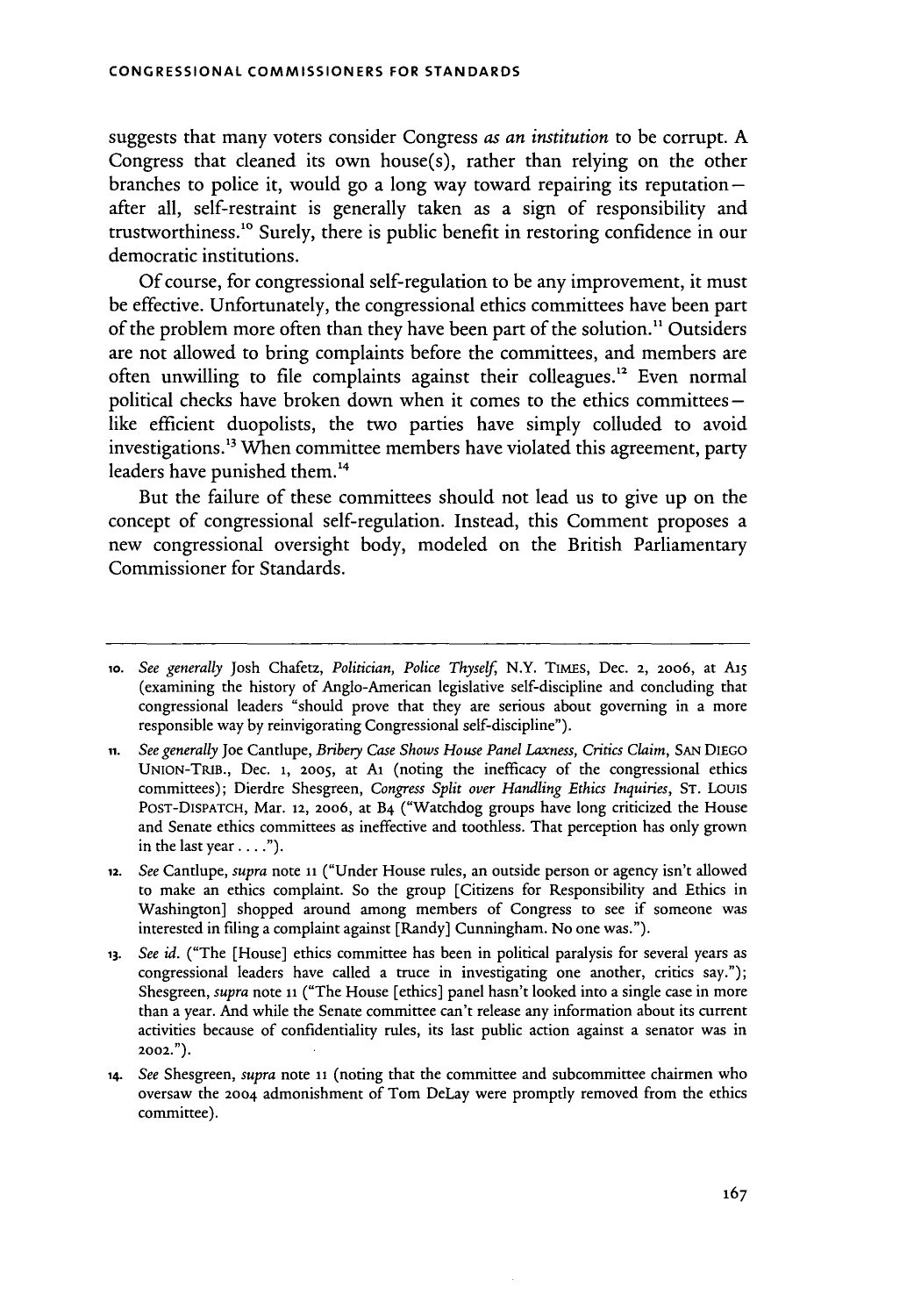#### **I. THE PARLIAMENTARY COMMISSIONER FOR STANDARDS**

In 1995, a committee, chaired by Lord Nolan and charged with recommending changes in the law aimed at restoring confidence in public officials, proposed creating a Parliamentary Commissioner for Standards.<sup>15</sup> The House of Commons created the office that same year.<sup>16</sup> The office has five key features. First, the Commissioner is not a member of the House of Commons, but she is an official of the House. Her position was created by a single-house resolution, not by statute, and she does not hold her office by virtue of a letter patent from the Crown.<sup>17</sup> The British have long treated executive and judicial inquiry into alleged impropriety by members as a breach of parliamentary privilege,<sup>18</sup> and, to this day, no member of Parliament has ever been convicted in the courts for bribery.<sup>19</sup> Thus, any officer overseeing parliamentary ethics had to be an officer of the House.

Second, the Commissioner's office is structured to give her a good deal of independence and job security. Her term lasts for five years and is nonrenewable. She may be dismissed by resolution of the House only after the Committee on Standards and Privileges issues a report recommending her dismissal.<sup>20</sup>

Third, there is a regularized mechanism by which ethics complaints against members can be brought to the Commissioner's attention.<sup>21</sup> Importantly, members of the general public, not just members of Parliament, can file complaints.<sup>22</sup>

- **16. 251** H.C. JOUR. **469-70 (1995).**
- **17.** NOLAN REPORT, *supra* note **15,** at 41-43; Diana Woodhouse, *The Parliamentary Commissioner for Standards: Lessons from the 'Cash for Questions' Inquiry,* **51** PARLIAMENTARY **AFF. 51, 52 (1998)-**
- **18.** Thus the British, unlike the Americans, accept the broad view of parliamentary privilege discussed above. *See supra* text accompanying notes 4-6; *see also* CHAFETZ, *supra* note 4, at **90, 199** (noting that members of Parliament cannot be tried in the ordinary courts for bribery and examining how the houses of Parliament themselves have disciplined members who have taken bribes); Dawn Oliver, *The Committee on Standards in Public Life: Regulating the Conduct of Members of Parliament,* 48 PARLIAMENTARY **AFF. 590,** 595 **(1995)** (noting that concerns of parliamentary privilege prevent external regulation of parliamentary ethics).
- **ig.** *See* THOMAS ERSKINE MAY, **ERSKINE** MAY'S TREATISE **ON** THE LAW, PRIVILEGES, PROCEEDINGS **AND USAGE** OF PARLIAMENT **134-35** (Sir William McKay ed., 23d ed. 2004).
- **20.** *Id.* at 483.
- 21. NOLAN REPORT, *supra* note **15,** at 43; ERSKINE MAY, *supra* note **19,** at 493-96.
- 22. *See* Woodhouse, *supra* note **17,** at **51.**

*<sup>15.</sup>* See **1 COMMITTEE ON STANDARDS IN** PUBLIC **LIFE,** FIRST REPORT, **1995,** Cm. **2850-I,** at 40-45 [hereinafter NOLAN REPORT].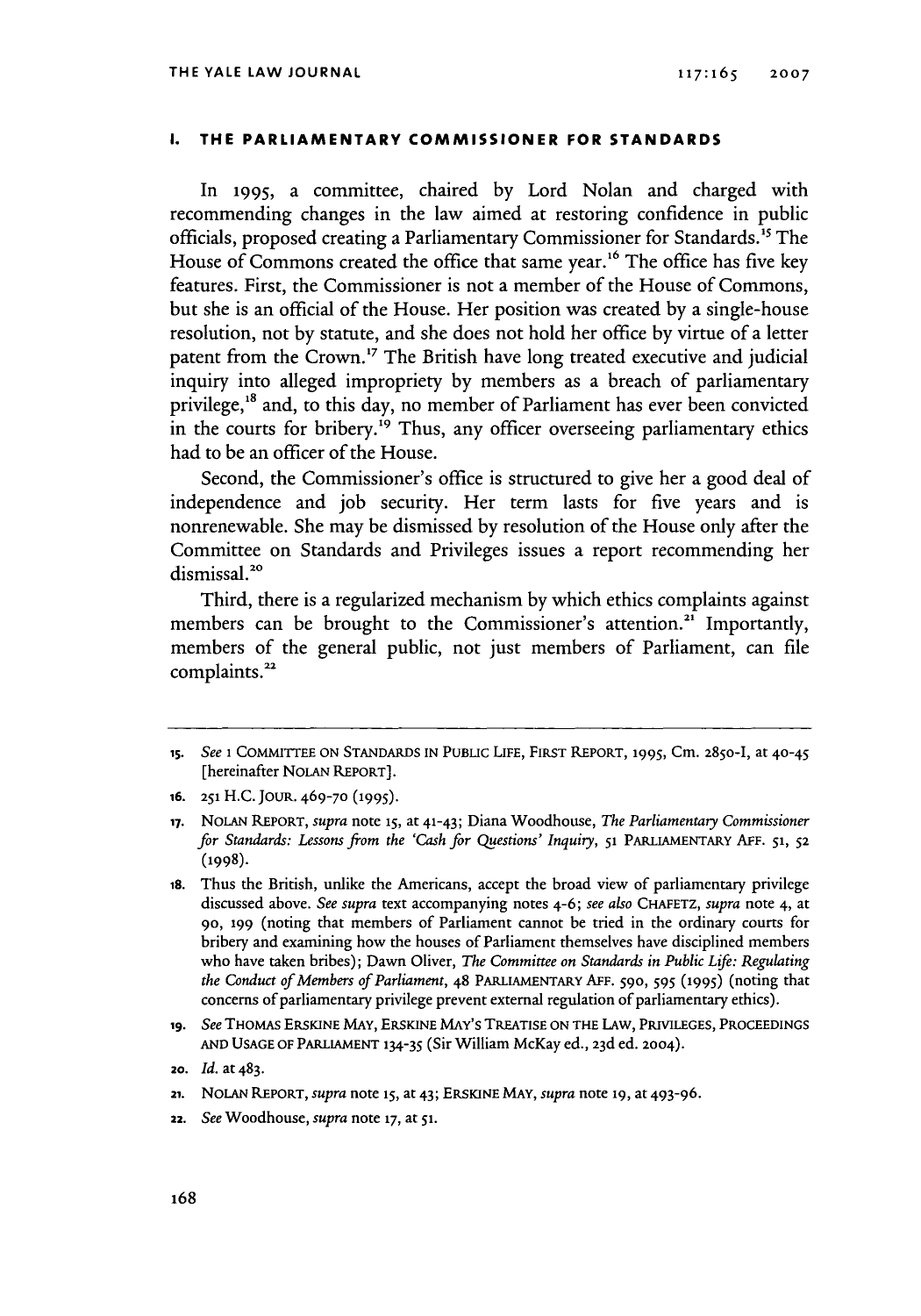Fourth, when a complaint is filed, the Commissioner has the discretion to decide whether it merits investigation. If it does, she may issue subpoenas via the Committee on Standards and Privileges.<sup>23</sup> Alternatively, she may reach a settlement with the Member.<sup>24</sup> She may not, however, publish her findings without the Committee's permission.<sup>25</sup>

Finally, if the Commissioner finds additional investigation warranted, she passes her findings on to a subcommittee of the Committee on Standards and Privileges, which conducts further and more formal investigations, usually open to the public.<sup>26</sup>

## **II. LESSONS FROM THE BRITISH MODEL**

The British model thus manages to keep enforcement of parliamentary ethics rules within the House, while simultaneously providing a relatively impartial enforcer.<sup>27</sup> The model of the Parliamentary Commissioner should prove instructive to the houses of Congress in several ways.<sup>28</sup>

First, the Parliamentary Commissioner's fixed term assures a level of independence. Once appointed, she is difficult to remove-even more so because of the negative publicity that would accompany such an action. In contrast, it is very easy for the majority party in a house of Congress to reshuffle committee assignments in order to prevent zealous enforcers from serving on ethics committees.<sup>29</sup> Moreover, the nonrenewability of the term means that the Commissioner has no incentive to try to please the parliamentary majority.

Second, the fact that anyone-whether a member of Parliament or  $not$ can file a complaint with the Commissioner ensures that members cannot band together to prevent all investigations, as has happened with the congressional

29. *See supra* note **14** and accompanying text.

**<sup>23.</sup>** NOLAN REPORT, *supra* note 15, at 43-44.

**<sup>24.</sup>** *Id.*

<sup>25.</sup> *See* Woodhouse, *supra* note **17,** at *54.*

**<sup>26.</sup>** NOLAN REPORT, *supra* note **15,** at 44-45.

**<sup>27.</sup>** *See generally* Peter Riddell, *The Lords Lag Behind in Keeping Their House in Order,* TIMES (London), July 17, 2007, at 6 (noting the success of the Parliamentary Commissioner in enforcing ethics in the House of Commons).

*<sup>28.</sup> See generally* ADRIAN VERMEuLE, **MECHANISMS OF** DEMOCRACY: INSTITUTIONAL **DESIGN** WRIT **SMALL** 20 **(2007)** (noting, in a different context, that "[t]he fact that Parliament has set up a similar body ... is a first step towards dispelling concerns about [the] feasibility [of a proposed new congressional body]").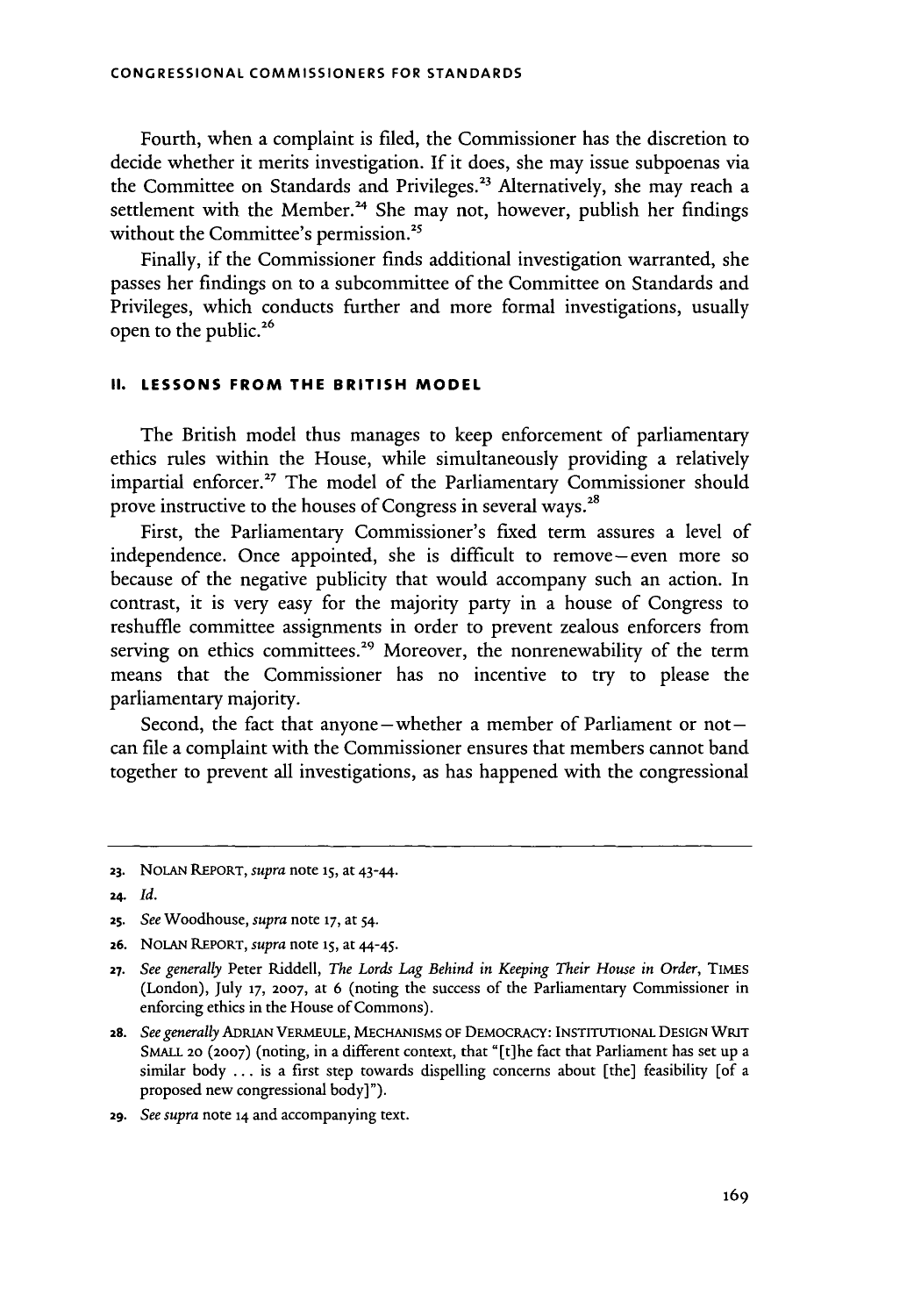ethics committees." Had nonmembers been permitted to file ethics complaints, perhaps Representative Mark Foley's improper contact with teenage House pages would have come to light earlier.<sup>31</sup>

Of course, if anyone were allowed to file ethics complaints under the current American system, the ethics committees – whose members have many other demands on their time-would likely find themselves overburdened. Allowing members of the public to file complaints means that wrongdoing is more likely to be brought to light, but it also requires an official whose fulltime job consists of sorting through these complaints.<sup>32</sup> Wading through such complaints is a large part of the British Commissioner's job.

Finally, the fact that the parliamentary Committee, rather than the Commissioner, is ultimately responsible for punishing misbehaving members ensures that the Commissioner does not act as both prosecutor and judge. Moreover, the punishment of an elected representative is an issue of some moment, and thus it is consistent with democratic principles that the ultimate arbiters of such punishment be other elected officials. The publicity that inevitably surrounds the Commissioner's report serves to ensure that the representatives perform this function with the public looking over their shoulders.

However, this also points to several ways in which the British institutional design could be improved for importation into the United States. The Parliamentary Commissioner may not publish her own findings,<sup>33</sup> thus raising the possibility that the Committee on Standards and Privileges will simply choose to ignore them. In contrast, allowing the Commissioner to publish her reports would put intense public pressure on the Committee to act on them, and a Committee determined not to act would, at the very least, have to provide good reasons for failing to do so.

Similarly, the Commissioner has neither the power to subpoena documents on her own, nor the power to take testimony under oath. She must appeal to the Committee to exercise those powers on her behalf.<sup>34</sup> This, again, might

**<sup>30.</sup>** *See supra* notes **12-13** and accompanying text.

*<sup>31.</sup> See* Carl Hulse & Raymond Hemandez, *Top G.O.P. Aides Knew in Late 'os of E-mail to Page,* N.Y. TIMES, Oct. **1,** 2006, atAl.

**<sup>32.</sup>** *Cf.* PARLIAMENTARY **COMMISSIONER FOR** STANDARDS, ANNUAL REPORT, 2005-6, **H.C. 1480,** at **13,** *available at* http://www.publications.parliament.uk/pa/cm200so6/cmselect/cmstand/ 148o/14 8o.pdf (noting that, of the 129 complaints filed against specific members between April 2005 and March 2006, io6 were not pursued, primarily because they raised issues outside of the scope of the Commissioner's office).

*<sup>33.</sup> See* Woodhouse, *supra* note **17,** at 54.

*<sup>34.</sup> Id.* at **52-53.**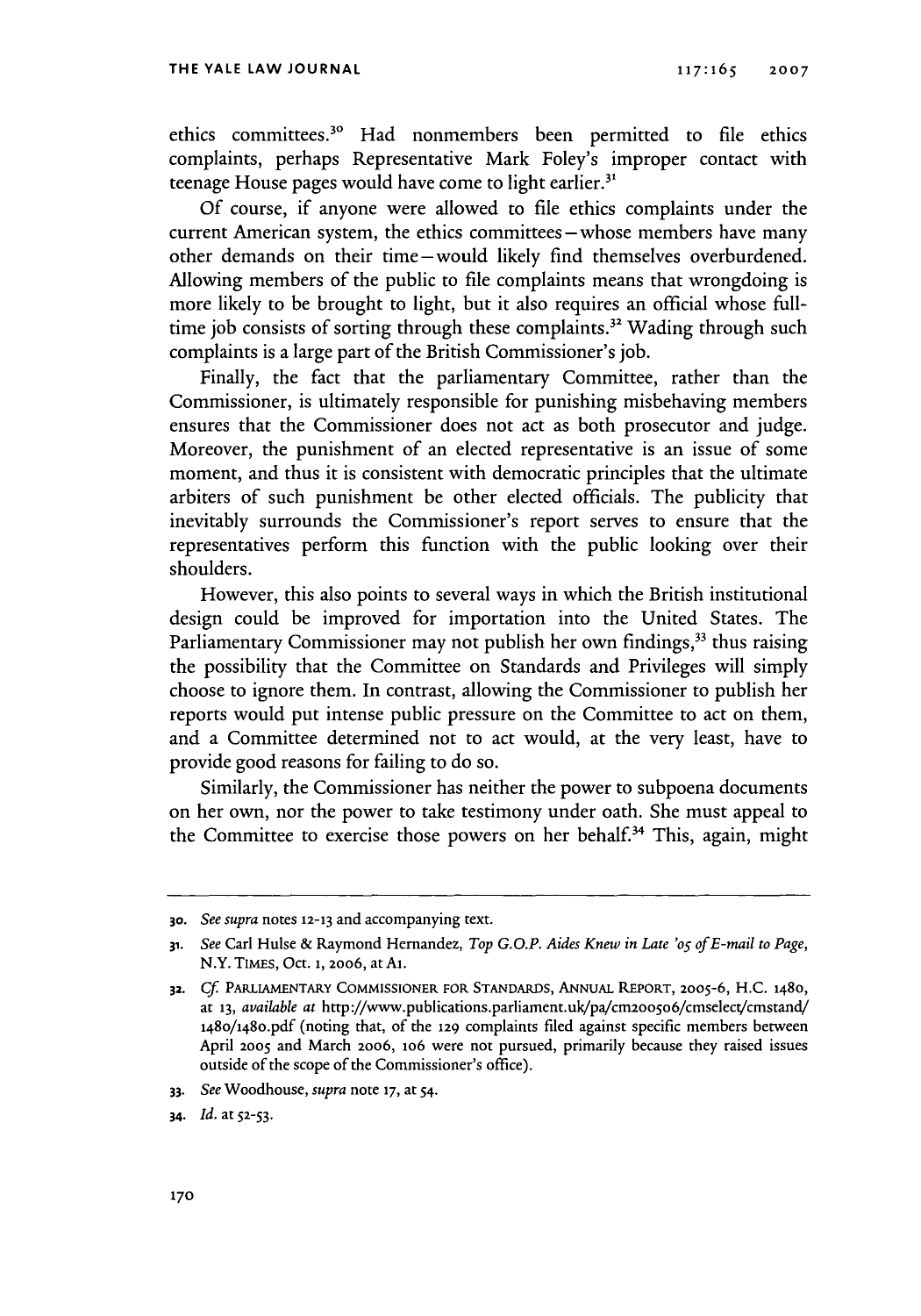allow a Committee majority to stifle an investigation. Publicity is undoubtedly a partial answer to this problem as well-a Commissioner willing to publicly denounce the parliamentary Committee for stonewalling her investigation would likely get what she wants-but giving the Commissioner subpoena and oath-administering powers is a fuller response.<sup>3</sup>

Finally, the mode of appointment of the Commissioner could be improved. As the Commissioner must be seen to transcend partisan politics, a supermajority appointment procedure is warranted. At the Philadelphia Convention, James Madison told his colleagues that the expulsion of a member of Congress "was too important to be exercised by a bare majority of a quorum: and in emergencies of faction might be dangerously abused." Madison proposed a two-thirds supermajority requirement,<sup>36</sup> which the Convention adopted.37 A similar requirement for the appointment of the official tasked with conducting the investigations that might lead to such punishments seems similarly justified.

### **III. CONGRESSIONAL COMMISSIONERS FOR STANDARDS**

To address the inadequacies of the current ethics committees, Congress should create a Commissioner for Standards for each house of Congress, structured to improve upon the British model. (It is desirable to have a separate Commissioner for each house, as a single Commissioner for both houses would raise unnecessary procedural complications.<sup>38</sup>) Each house's Commissioner

*<sup>35.</sup>* See *id.* at 59 (proposing this reform in Britain).

**<sup>36. 2</sup> THE** RECORDS **OF** THE FEDERAL **CONVENTION** OF **1787,** at 254 (Max Farrand ed., rev. ed. **1966).**

**<sup>37.</sup>** See U.S. **CONST.** art. I, *§* 5, **cl. 2** ("Each House may **...** with the concurrence of two-thirds, expel a member.").

**<sup>38.</sup>** The creation of a single Commissioner for both houses would presumably require a statute, rather than an internal house rule created by resolution. There are serious questions about the houses' ability to create rules by legislation. See Aaron-Andrew P. Bruhl, *If the Judicial Confirmation Process Is Broken, Can a Statute Fix It?,* **85 NEB.** L. REV. 960, **1007-10 (2007)** (arguing that a statute purporting to govern the internal rules of a house of Congress could not be legally binding). If, as Bruhl suggests, a statute purporting to determine house rules could be overridden by a single-house resolution, then the House and Senate could issue mutually inconsistent, but equally binding, instructions to the Commissioner. The obvious solution is for each house to have its own Commissioner. However, nothing should prevent the two offices from being vested in the same person, who would follow House rules when investigating representatives and Senate rules when investigating senators, thus avoiding the problem of inconsistent rules.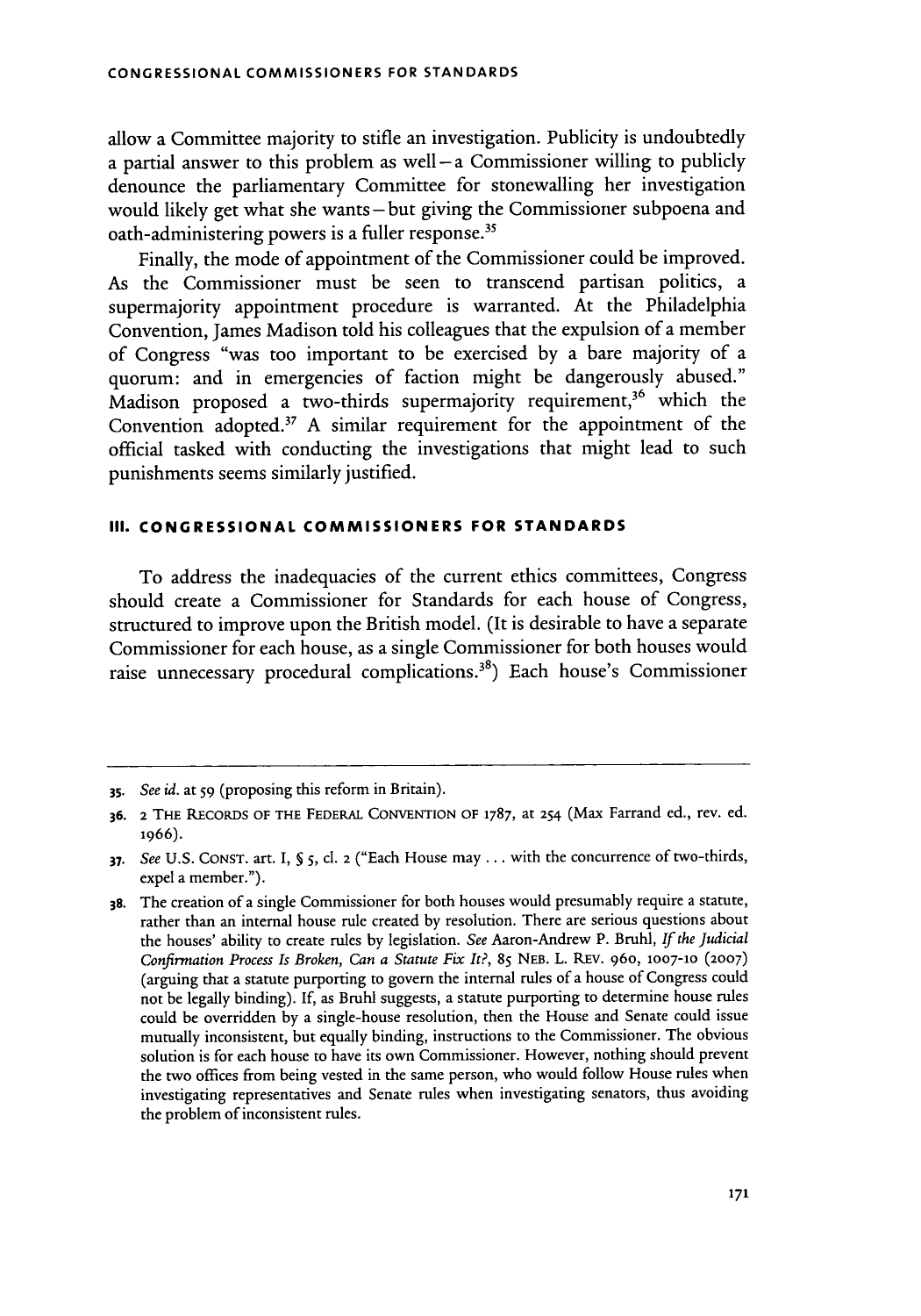would be appointed for a fixed, nonrenewable term.<sup>39</sup> The appointment would come via a resolution of the house, passed with a two-thirds supermajority. Each Commissioner would be required to create a regular procedure by which anyone-whether a member of Congress or not-could bring an ethics complaint to her attention.

A Commissioner would be obligated, first, to determine whether a filed complaint actually asserts a violation of the house's ethics rules.<sup>40</sup> If it does, the Commissioner should proceed to a preliminary investigation, during the course of which she would have the power to issue subpoenas and compel testimony under oath. At the conclusion of this preliminary investigation, she may dismiss the complaint, reach a settlement with the accused member, or conclude that further investigation is warranted. In any case, in contrast to the British model, she would be required to publish her findings.<sup>41</sup> If further investigation is warranted, it would be conducted by the Ethics Committeeand that Committee would have ultimate responsibility for determining the proper punishment. Given the Commissioner's published report detailing the need for further investigation, the Ethics Committee likely would encounter significant political difficulty if it refused to take up the matter.

### **CONCLUSION**

The institutional design laid out above would leave congressional ethics enforcement within the houses of Congress, thus avoiding the problems with external enforcement laid out in Part I, while simultaneously minimizing the possibility that the Commissioners will be "captured" by those they are meant to regulate.<sup>42</sup> The independence of the office, the supermajority (and therefore

**<sup>39.</sup>** For the House Commissioner, the term could not exceed two years, as the procedural rules of one House of Representatives cannot bind a future House. *See* WM. HOLMES BROWN & CHARLES W. **JOHNSON, HOUSE** PRACTICE: A GUIDE **TO THE** RULES, **PRECEDENTS, AND** PROCEDURES OF THE HOUSE 162 **(2003).**

**<sup>40.</sup>** This might be thought of as the equivalent of a determination of whether the complaint states a claim upon which relief can be granted by the Commissioner. Cf **FED.** R. **Civ.** P. **12(b)(6).**

<sup>41.</sup> She should, however, be allowed to redact portions of her findings if publishing them would violate the privacy of third parties or would otherwise result in the release of sensitive information.

**<sup>42.</sup>** Regulatory capture theory suggests that regulators tend to act at the behest of interest groups seeking to maximize their own benefits, rather than in the public interest. *See* Richard A. Posner, *Theories of Economic Regulation,* 5 BELL J. ECON. & MGMT. SCl. 335, 335-36 (1974) ("Espoused by an. odd mixture of welfare state liberals, muckrakers, Marxists, and free-market economists, this theory holds that regulation is supplied in response to the